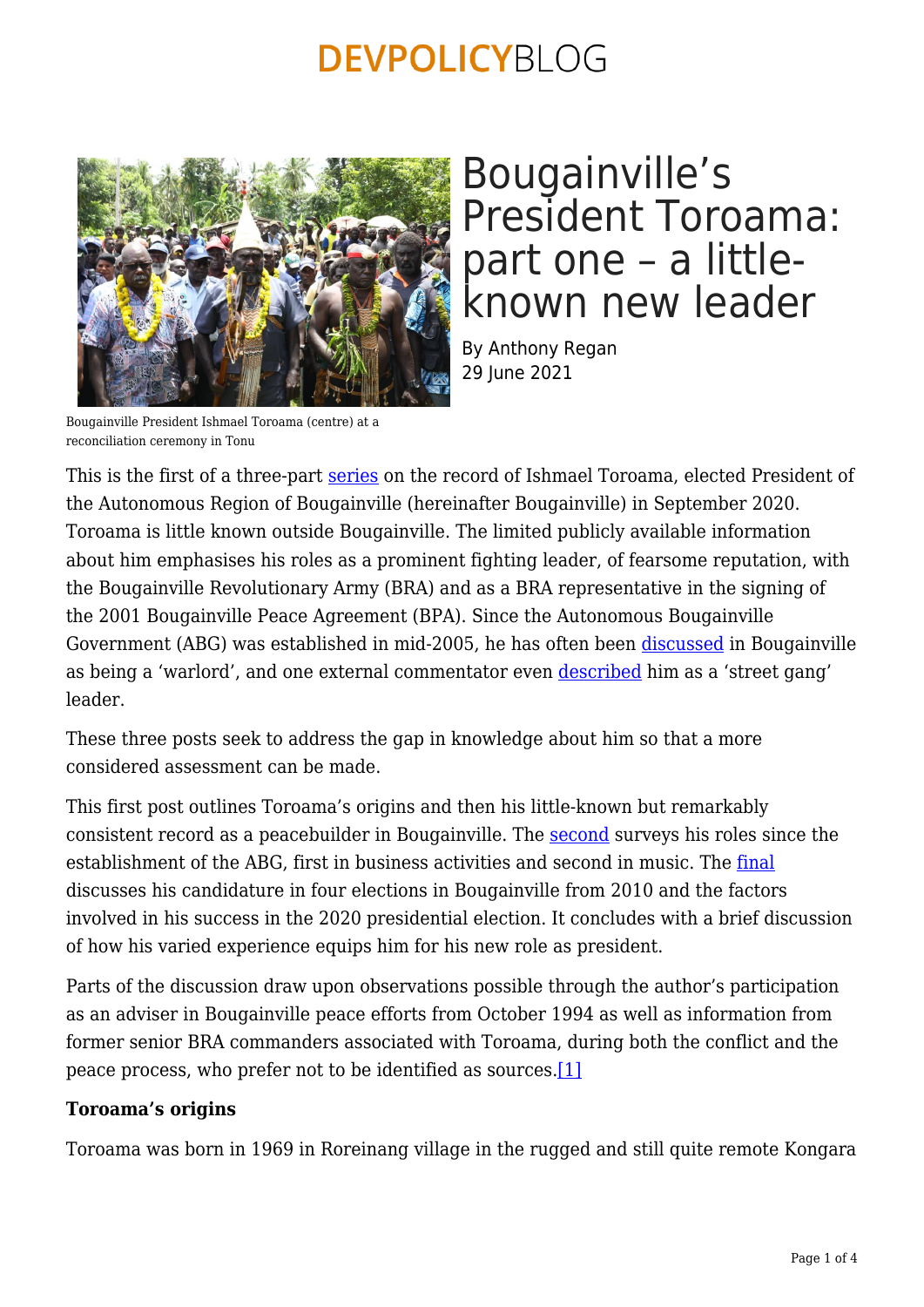area of central Bougainville, not far to the southeast of the Panguna mine. Kongara is part of the Nasioi language and culture area. Roreinang is a strong United Church (formerly Methodist) area of influence and Toroama not only comes from a deeply religious family but has maintained a deep religious commitment all his life (he is often described as a 'bornagain Christian').

He was about 19 when the Bougainville conflict began and he joined the BRA fighters at an early stage in the conflict. As Papua New Guinea (PNG) security force action against the nascent BRA intensified in the first half of 1989, Panguna landowner and BRA leader Francis Ona based himself in Kongara. Already recognised as a brave and effective fighter, Toroama became a [bodyguard to Ona.](https://www.looppng.com/everyday-people/everyday-people-png-ishmael-toroama-95235) By early 1990 he had his own strong following of young BRA fighters, a unit that operated with some autonomy under the loosely structured BRA. By the mid-1990s he was regarded within the BRA as perhaps the most highly respected fighting leader. He was seriously injured in clashes with the PNG Defence Force on two occasions, needing significant medical interventions in Honiara, Solomon Islands. As a result he has serious scarring to one of his arms and his neck, factors which combined with his relative size and strong physique and his quite reserved nature make him an imposing figure.

## **Toroama as a peacebuilder**

After the March 1990 departure from Bougainville of PNG security forces under a ceasefire, some of the disparate BRA elements behaved in an undisciplined manner. [Assaults and](http://press-files.anu.edu.au/downloads/press/n3901/pdf/ch12.pdf) [looting](http://press-files.anu.edu.au/downloads/press/n3901/pdf/ch12.pdf) were common. North Solomons Provincial Government (NSPG) officers were targeted as PNG agents. Toroama, aged about 21, intervened to prevent mistreatment of at least one senior officer not previously known or linked to him.

In October 1994, a pan-Bougainville peace conference was held in the main Bougainville town, Arawa. Although conference arrangements had been negotiated between then PNG prime minister Sir Julius Chan and the BRA senior leader (Chief of Defence) Sam Kauona, at the last minute the BRA and associated Bougainville Interim Government (BIG) leadership decided against participation. BIG/BRA members were directed not to attend. Toroama, then about 24, ignored those directions and attended – and spoke in favour of peace. He also provided support to BIG legal adviser Theodore Miriung, who also ignored directions against attending the conference. Miriung emerged as a significant voice for unification of the then deeply divided Bougainvilleans. In April 1995, Miriung became premier of the Bougainville Transitional Government (BTG), established as a peacebuilding measure, replacing the NSPG (suspended since mid-1990).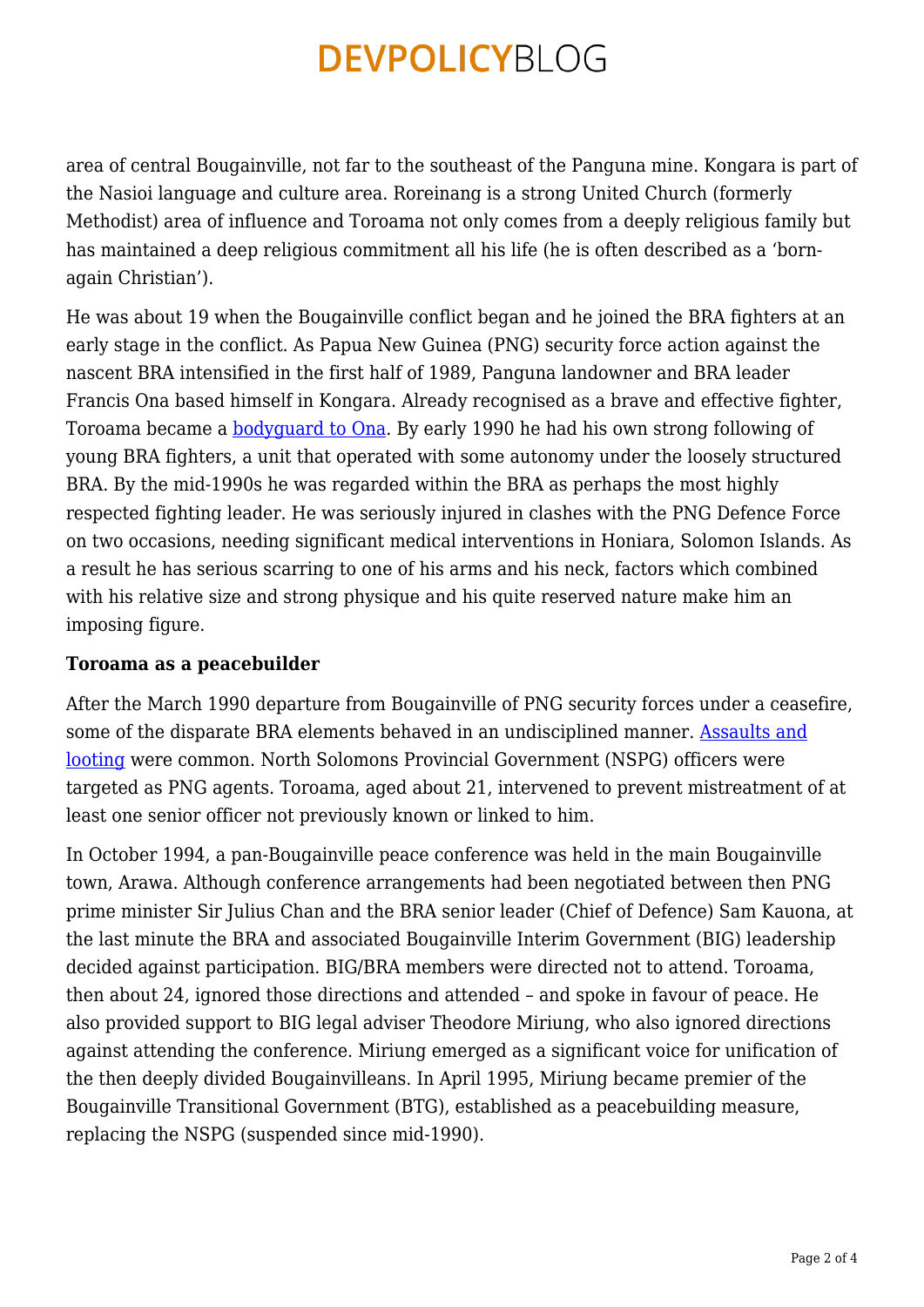Later in 1995, Miriung led in persuading both the PNG and Australian governments to agree to talks in Cairns, Australia, between the BIG/BRA and the BTG. BIG and BRA head Francis Ona opposed participation in the talks. Toroama confronted Ona, encouraging BIG/BRA participation. The talks achieved unprecedented progress towards an understanding amongst the divided Bougainville leaders and agreement for further talks in 1996. Although conflict escalation in 1996 and early 1997 delayed talks, the Cairns process continued with intra-Bougainville talks at Burnham in New Zealand in July 1997.

Towards the end of the Burnham talks, problems arose in reaching agreement on the release of the five PNG Police and Defence Force members held as BRA 'hostages' since the September 1996 [Kangu Beach massacre.](https://press-files.anu.edu.au/downloads/press/p57571/pdf/book.pdf) Toroama was influential in the BRA leadership agreeing to release the hostages as a goodwill gesture to PNG, an important contribution to later Bougainville/PNG engagement through the Lincoln talks.

In mid-1999, just as the difficult BPA negotiations began, Sam Kauona departed Bougainville for a training program in New Zealand. Toroama became the BRA's Chief of Defence for the two years of BPA negotiations (1999-2001) and the subsequent two years of BPA weapons disposal process implementation (2001-2003). He unified the diverse BRA elements, developed cooperation with the pro-PNG Bougainville Resistance Forces (BRF) leadership, and guided the BRA into numerous compromises. At the same time, the BRA, BRF and PNG were negotiating the weapons disposal agreement that was largely incorporated into the BPA. Toroama played a strong leadership role in the difficult negotiations.

After the BPA signing in August 2001, immediate mobilisation of the BRA and the BRF for implementing the agreed weapons disposal was essential. Only when the United Nations (UN) certified that weapons disposal was complete would the BPA's autonomy arrangements be implemented and the referendum timetable begin. In the two years from the signing of the BPA until the UN-certified weapons disposal was complete, Toroama took the lead in persuading often-reluctant BRA leaders and rank and file members to implement the BPA by surrendering weapons for containment and their later destruction. Late in 2003, Toroama also played a central role in achieving the later agreement on the weapons disposal method.

From mid-2002 to mid-2004, Toroama was one of three BRA nominees to the 24-member Bougainville Constitutional Commission, which consulted widely amongst Bougainvilleans to develop the Bougainville constitution.

Toroama then played less prominent but nevertheless public roles in peacebuilding. He